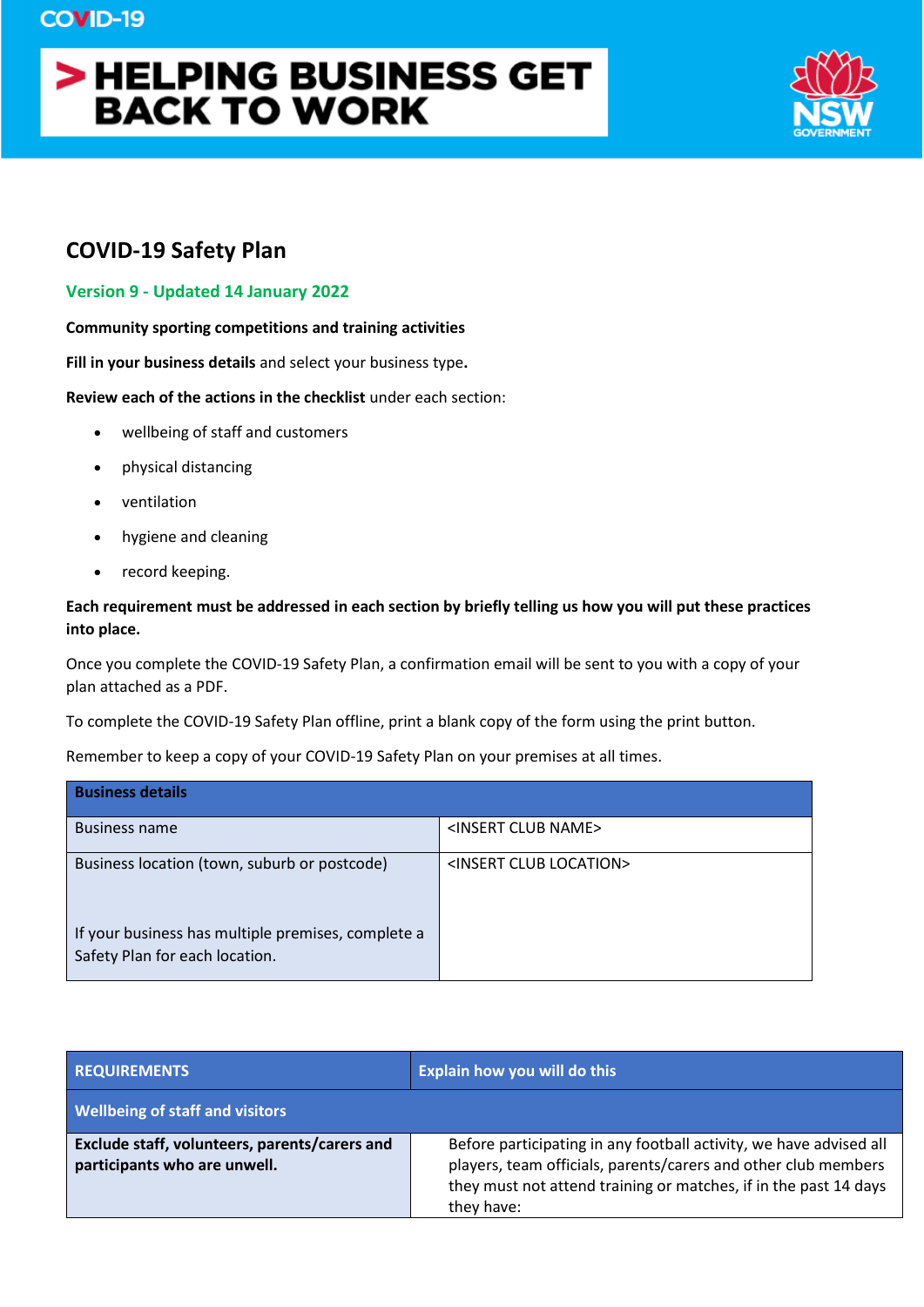|                                                                                                                                                                        | been unwell or had any flu-like symptoms, or<br>been in contact with a known or suspected case of COVID-<br>19, or<br>any sudden loss of smell or loss of taste, or<br>are at a high risk from a health perspective, including the<br>elderly and those with pre-existing medical heath<br>conditions.<br>We have advised that they should check the NSW Government<br>website for advice regarding the full list of symptoms associated<br>with COVID-19 infection:<br>https://www.nsw.gov.au/covid-19/symptoms-and-testing                                                                                                                                                                                                                                                                                                                                                                                                                                                              |
|------------------------------------------------------------------------------------------------------------------------------------------------------------------------|-------------------------------------------------------------------------------------------------------------------------------------------------------------------------------------------------------------------------------------------------------------------------------------------------------------------------------------------------------------------------------------------------------------------------------------------------------------------------------------------------------------------------------------------------------------------------------------------------------------------------------------------------------------------------------------------------------------------------------------------------------------------------------------------------------------------------------------------------------------------------------------------------------------------------------------------------------------------------------------------|
| Provide staff with information and training on<br>COVID-19, including COVID-19 vaccination,<br>when to get tested, physical distancing,<br>wearing masks and cleaning: | We have worked with Northern NSW Football to promote and<br>encourage the use of the following resources and websites in<br>order to obtain accurate information:<br>Australian Government Department of Health:<br>https://www.health.gov.au/news/health-alerts/novel-<br>coronavirus-2019-ncov-health-alert<br>NSW Government Department of Health:<br>https://www.health.nsw.gov.au/Infectious/covid-<br>19/Pages/default.aspx<br>World Health Organisation: https://www.who.int/<br>Australian Institute of Sport: https://ais.gov.au/health-<br>wellbeing/covid-19<br>Sport Australia: https://www.sportaus.gov.au/<br>Similarly, we have promoted the importance of Covid-19<br>vaccination & the range of COVID-19 "campaign resources'<br>produced by the Federal Government, including posters<br>outlining hygiene practices (e.g. promoting thorough hand<br>washing) found at:<br>https://www.health.gov.au/resources/collections/coronavirus-<br>covid-19-campaign-resources |
| Display conditions of entry such as<br>requirements to stay away if unwell.<br><b>Wellbeing of staff and visitors</b>                                                  | Open community facilities have multiple entry & exit points.<br>However, we will display posters, distribute and "share"<br>information about COVID-19 across our digital channels and at<br>appropriate locations around our club house and venue.<br>Where appropriate, we will identify and address potential<br>language, cultural and disability barriers associated with<br>communicating COVID-19 information to players, members and<br>other stakeholders.<br>In conjunction with our state governing body, Northern NSW<br>Football, we have developed and promoted amongst our<br>members and stakeholders, a range of resources on COVID-19.<br>These can be downloaded here:                                                                                                                                                                                                                                                                                                 |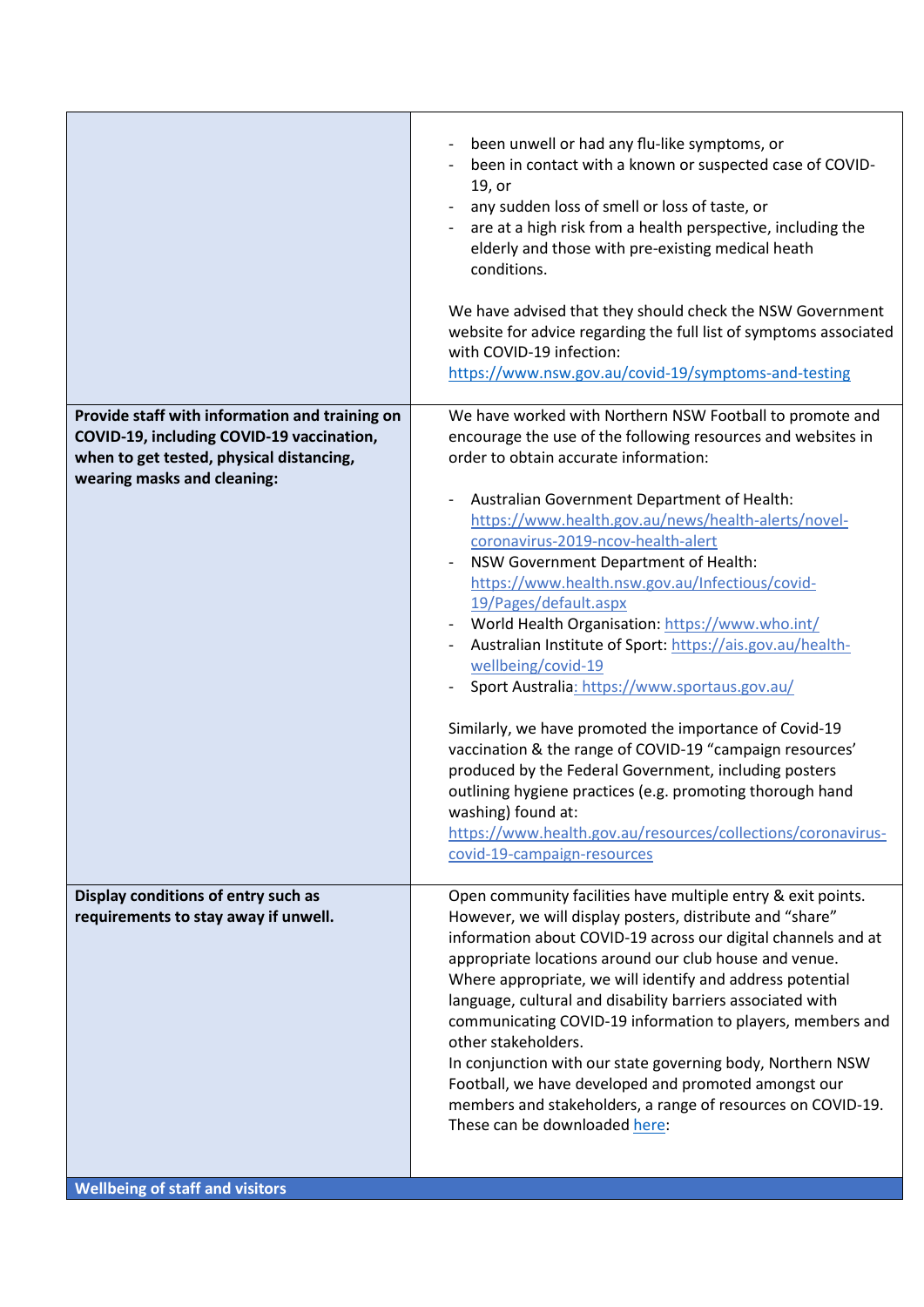| <b>Businesses can require proof of COVID-19</b><br>vaccination in line with their COVID-19<br>vaccination policy.                                                                                                                                                                                             | We will strongly encourage vaccinations however it is not<br>mandatory to participate in community sport.                                                                                                                                                                                                                                                                                                                                                                                                                                                                                                                                                                                                                                                                                                                                                                                                                                                                                                                                    |
|---------------------------------------------------------------------------------------------------------------------------------------------------------------------------------------------------------------------------------------------------------------------------------------------------------------|----------------------------------------------------------------------------------------------------------------------------------------------------------------------------------------------------------------------------------------------------------------------------------------------------------------------------------------------------------------------------------------------------------------------------------------------------------------------------------------------------------------------------------------------------------------------------------------------------------------------------------------------------------------------------------------------------------------------------------------------------------------------------------------------------------------------------------------------------------------------------------------------------------------------------------------------------------------------------------------------------------------------------------------------|
| <b>REQUIREMENTS</b>                                                                                                                                                                                                                                                                                           | <b>Explain how you will do this</b>                                                                                                                                                                                                                                                                                                                                                                                                                                                                                                                                                                                                                                                                                                                                                                                                                                                                                                                                                                                                          |
| <b>Physical distancing</b>                                                                                                                                                                                                                                                                                    |                                                                                                                                                                                                                                                                                                                                                                                                                                                                                                                                                                                                                                                                                                                                                                                                                                                                                                                                                                                                                                              |
| Support 1.5m physical distancing where<br>possible, including:<br>at points of mixing or queuing<br>$\bullet$<br>between seated groups<br>$\bullet$<br>between staff.<br>$\bullet$                                                                                                                            | All key areas of seating will be marked with a capacity and<br>reminder of social distancing requirements.<br>Key areas of mixing such as entry and canteen will have social<br>distancing markers noted using tape / cones or similar types of<br>marking.<br>Where team benches are permanent (fixed), we will limit the<br>total number of seats to ensure a minimum of 1.5 metres<br>between each member of the coaching staff and substitutes.<br>Where possible, we will mark seats with masking tape and if<br>necessary, provide additional seats to extend the length of the<br>bench.<br>Where team benches are made up of plastic/other moveable<br>chairs, we will position them so they are at least 1.5 metres<br>apart. Further, we will place signage in technical areas<br>promoting social distancing and reposition the chairs at the<br>required distance between matches.<br>We will encourage players and spectators to leave the facility<br>as soon as possible following the conclusion of their<br>training/games. |
| Minimise mingling of participants from<br>different games and timeslots where possible,<br>particularly people aged under 16 who may<br>not yet be fully vaccinated. For mass<br>participation events, consider staggering the<br>starting times for different groups to minimise<br>crowding where possible. | We will stagger arrival and/or departure times when possible<br>for different groups and teams, and within the constraints of<br>the venue design, manage entry and exit points to allow a<br>seamless flow of players/coaching staff and parents/attendees<br>through the venue to limit the risk of overlap and congestion.                                                                                                                                                                                                                                                                                                                                                                                                                                                                                                                                                                                                                                                                                                                |
| Avoid congestion of people in specific areas<br>where possible, such as change rooms and<br>other communal facilities.                                                                                                                                                                                        | Competition Administrators have scheduled matches and we<br>have arranged training days and times to minimise contact,<br>cross-over and avoid unnecessary gatherings of players, family<br>members and staff.<br>We will schedule time between games/training sessions when<br>possible, to enable all attendees to arrive and exit the venue<br>safely, with minimal contact with others.<br>We will indicate the number of people that can occupy indoor<br>spaces in accordance with the relevant guidelines including<br>toilets, change rooms, canteens, club rooms etc.                                                                                                                                                                                                                                                                                                                                                                                                                                                               |
| Strategies must be in place to reduce crowding<br>and promote physical distancing in communal<br>facilities such as showers, change rooms and<br>lockers.                                                                                                                                                     | We will stagger arrival and/or departure times when possible<br>for different groups and teams, and within the constraints of<br>the venue design, manage entry and exit points to allow a<br>seamless flow of players/coaching staff and parents/attendees<br>through the venue to limit the risk of overlap and congestion.                                                                                                                                                                                                                                                                                                                                                                                                                                                                                                                                                                                                                                                                                                                |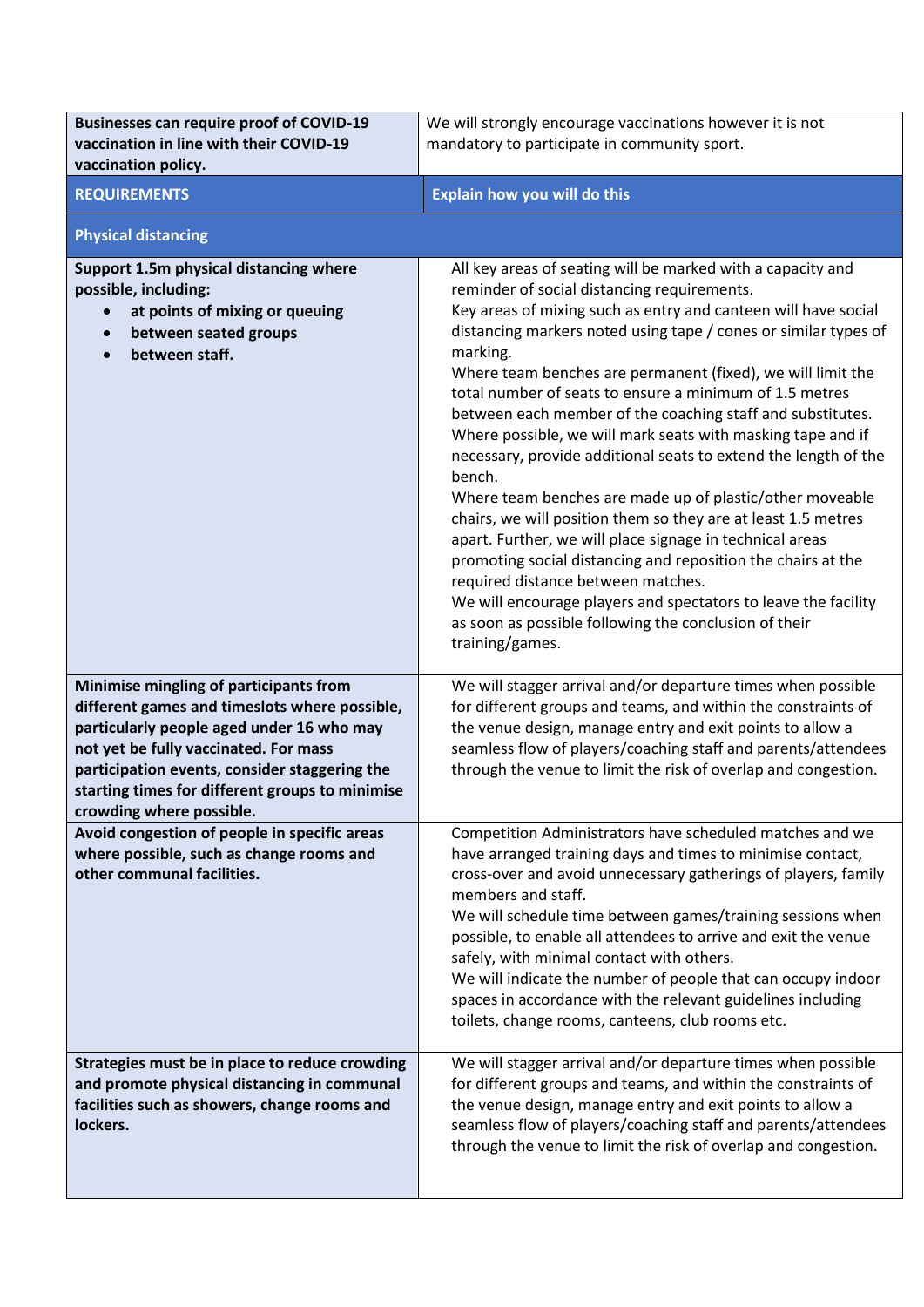| Have strategies in place to manage gatherings<br>that may occur immediately outside the<br>premises, such as pick-up/drop-off zones and<br>staggered start/finish times.<br>Where possible, encourage participants to<br>avoid carpools with people from different<br>household groups             | We will stagger arrival and/or departure times when possible<br>for different groups and teams, and within the constraints of<br>the venue design, manage entry and exit points to allow a<br>seamless flow of players/coaching staff and parents/attendees<br>through the venue to limit the risk of overlap and congestion.<br>Competition Administrators have scheduled matches and we<br>have arranged training days and times to minimise contact,<br>cross-over and avoid unnecessary gatherings of players, family<br>members and staff.<br>We will encourage participants & parents/guardians to use<br>private transport via social media platforms & direct<br>communications. |
|----------------------------------------------------------------------------------------------------------------------------------------------------------------------------------------------------------------------------------------------------------------------------------------------------|------------------------------------------------------------------------------------------------------------------------------------------------------------------------------------------------------------------------------------------------------------------------------------------------------------------------------------------------------------------------------------------------------------------------------------------------------------------------------------------------------------------------------------------------------------------------------------------------------------------------------------------------------------------------------------------|
| <b>REQUIREMENTS</b>                                                                                                                                                                                                                                                                                | <b>Explain how you will do this</b>                                                                                                                                                                                                                                                                                                                                                                                                                                                                                                                                                                                                                                                      |
| <b>Ventilation</b>                                                                                                                                                                                                                                                                                 |                                                                                                                                                                                                                                                                                                                                                                                                                                                                                                                                                                                                                                                                                          |
| For indoor areas, review the 'COVID-19<br>guidance on ventilation' available at<br>https://www.nsw.gov.au/covid-19/getting-<br>back-to-work-a-covid-safe-way/ventilation-<br>guidance and consider which measures are<br>relevant to your premises before completing<br>this COVID-19 Safety Plan. | We require mask whilst indoors, and we are limiting the<br>number of people indoors at any time.                                                                                                                                                                                                                                                                                                                                                                                                                                                                                                                                                                                         |
| Use outdoor settings wherever possible.                                                                                                                                                                                                                                                            | Our sport is played outdoors.                                                                                                                                                                                                                                                                                                                                                                                                                                                                                                                                                                                                                                                            |
| In indoor areas, increase natural ventilation by<br>opening windows and doors where possible.                                                                                                                                                                                                      | Wherever possible, we will maximise natural ventilation by<br>opening doors &/or windows.                                                                                                                                                                                                                                                                                                                                                                                                                                                                                                                                                                                                |
| In indoor areas, increase mechanical<br>ventilation where possible by optimising air<br>conditioning or other system settings (such as<br>by maximising the intake of outside air and<br>reducing or avoiding recirculation of air).                                                               | We will increase ventilation in indoor areas through opening<br>doors & windows or the use of mechanical ventilation devices<br>where available.                                                                                                                                                                                                                                                                                                                                                                                                                                                                                                                                         |
| <b>Ensure mechanical ventilation systems are</b><br>regularly maintained to optimise performance<br>(for example through regular filter cleaning or<br>filter changes).                                                                                                                            | Wherever possible, we will maximise outside air intake and<br>minimise recirculation of air.                                                                                                                                                                                                                                                                                                                                                                                                                                                                                                                                                                                             |
| Consider consulting relevant experts such as<br>building owners or facility managers,<br>ventilation engineers and industrial or<br>occupational hygienists to optimise indoor<br>ventilation.                                                                                                     | Our sport is predominately outdoors & indoor spaces will be<br>used sparingly.                                                                                                                                                                                                                                                                                                                                                                                                                                                                                                                                                                                                           |
| <b>REQUIREMENTS</b>                                                                                                                                                                                                                                                                                | Explain how you will do this                                                                                                                                                                                                                                                                                                                                                                                                                                                                                                                                                                                                                                                             |
| <b>Hygiene and Cleaning</b>                                                                                                                                                                                                                                                                        |                                                                                                                                                                                                                                                                                                                                                                                                                                                                                                                                                                                                                                                                                          |
| Face masks must be worn by people aged over<br>12 in indoor areas, unless exempt.<br>Note: People engaging in physical exercise are<br>exempt.                                                                                                                                                     | Communication to all members will outline the requirement<br>that face mask must be worn indoors when attending the<br>facility.                                                                                                                                                                                                                                                                                                                                                                                                                                                                                                                                                         |
| Adopt good hand hygiene practices. Have hand<br>sanitiser at key points around the venue.                                                                                                                                                                                                          | We will wipe down key spaces, surfaces and objects (such as<br>benchtops, door handles, team benches, keys etc regularly).<br>Further we will:                                                                                                                                                                                                                                                                                                                                                                                                                                                                                                                                           |